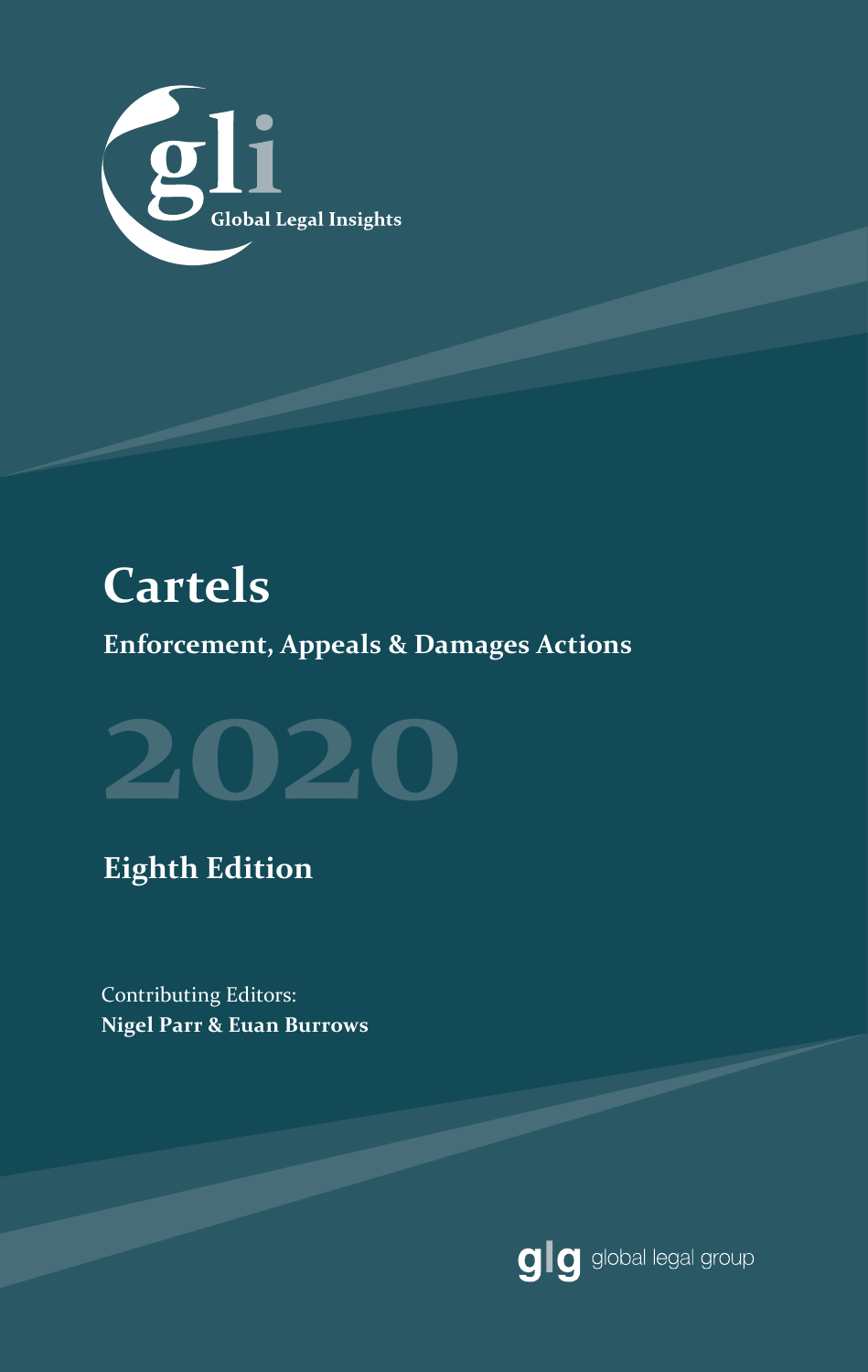#### **CONTENTS**

| Preface                               | Nigel Parr & Euan Burrows, Ashurst LLP                                                                |     |
|---------------------------------------|-------------------------------------------------------------------------------------------------------|-----|
| Angola                                | Miguel Mendes Pereira & João Francisco Barreiros, VdA                                                 | 1   |
| <b>Australia</b>                      | Phillip Gibson, Dennis Miralis & Jasmina Ceic, Nyman Gibson Miralis                                   | 7   |
| <b>Belgium</b>                        | Hendrik Viaene & Karolien Van der Putten, Deloitte Legal                                              | 17  |
| <b>Brazil</b>                         | Mariana Villela, Leonardo Maniglia Duarte & Alberto Afonso Monteiro,<br>Veirano Advogados             | 29  |
| Canada                                | Joshua A. Krane, Chris Dickinson & Gillian Singer,<br>Blake, Cassels & Graydon LLP                    | 37  |
| <b>Chile</b>                          | Francisco Bórquez Electorat, Macarena Viertel Iñiguez &<br>Guillermo Ureta Ibarra, Barros & Errázuriz | 55  |
| China                                 | Zhan Hao & Song Ying, AnJie Law Firm                                                                  | 66  |
| <b>Denmark</b>                        | Olaf Koktvedgaard, Frederik André Bork & Søren Zinck,<br>Bruun & Hjejle Advokatpartnerselskab         | 82  |
| <b>European Union</b>                 | Euan Burrows, Irene Antypas & Jessica Bracker, Ashurst LLP                                            | 92  |
| <b>Finland</b>                        | Ilkka Aalto-Setälä & Henrik Koivuniemi, Borenius Attorneys Ltd                                        | 116 |
| <b>France</b>                         | Pierre Zelenko & Jérémie Marthan, Linklaters LLP                                                      | 126 |
| Germany                               | Prof. Dr. Ulrich Schnelle & Dr. Volker Soyez,<br>Haver & Mailänder Rechtsanwälte Partnerschaft mbB    | 136 |
| <b>Israel</b>                         | Mattan Meridor, Moran Aumann & Joey Lightstone,<br>Agmon & Co. Rosenberg Hacohen & Co.                | 149 |
| Japan                                 | Kei Amemiya, Daiske Yoshida & Kazuyasu Yoneyama,<br>Morrison & Foerster LLP                           | 157 |
| <b>Malaysia</b>                       | Azman bin Othman Luk & Penny Wong Sook Kuan, Rahmat Lim & Partners                                    | 167 |
| <b>Netherlands</b>                    | Claudia Koken & Lousine Hovhanisian, C-law Competition Lawyers B.V.                                   | 176 |
| <b>New Zealand</b>                    | April Payne & Oliver Meech, MinterEllisonRuddWatts                                                    | 185 |
| Pakistan                              | Waqqas Ahmad Mir & Rida Nasir, Axis Law Chambers                                                      | 197 |
| Romania                               | Mihaela Ion & Silviu Stoica, Popovici Nițu Stoica & Asociații                                         | 208 |
| <b>Russia</b>                         | Alla Azmukhanova & Anastasia Sidorenko, ALRUD Law Firm                                                | 220 |
| <b>Singapore</b>                      | Lim Chong Kin & Corinne Chew, Drew & Napier LLC                                                       | 232 |
| Spain                                 | Pedro Moreira, SCA LEGAL, S.L.P.                                                                      | 242 |
| <b>Sweden</b>                         | Peter Forsberg & Johan Holmquist, Hannes Snellman Attorneys Ltd                                       | 262 |
| Switzerland                           | Michael Tschudin, Frank Scherrer & Urs Weber-Stecher, Wenger & Vieli Ltd.                             | 271 |
| Taiwan                                | Belinda S Lee, Christopher B. Campbell & Meaghan Thomas-Kennedy,<br>Latham & Watkins LLP              | 283 |
| <b>Turkey</b>                         | Gönenç Gürkaynak & Öznur İnanılır, ELIG Gürkaynak Attorneys-at-Law                                    | 291 |
| <b>Ukraine</b>                        | Sergey Denisenko, Yevgen Blok & Anna Litvinova, AEQUO Law Firm                                        | 304 |
| <b>United Arab</b><br><b>Emirates</b> | George SK & Pritanshu Shrivastava, STA Law Firm FZC                                                   | 313 |
| <b>United Kingdom</b>                 | Giles Warrington & Tim Riisager, Pinsent Masons LLP                                                   | 317 |
| <b>USA</b>                            | Jeffrey T. Green, Sidley Austin LLP                                                                   | 330 |
|                                       |                                                                                                       |     |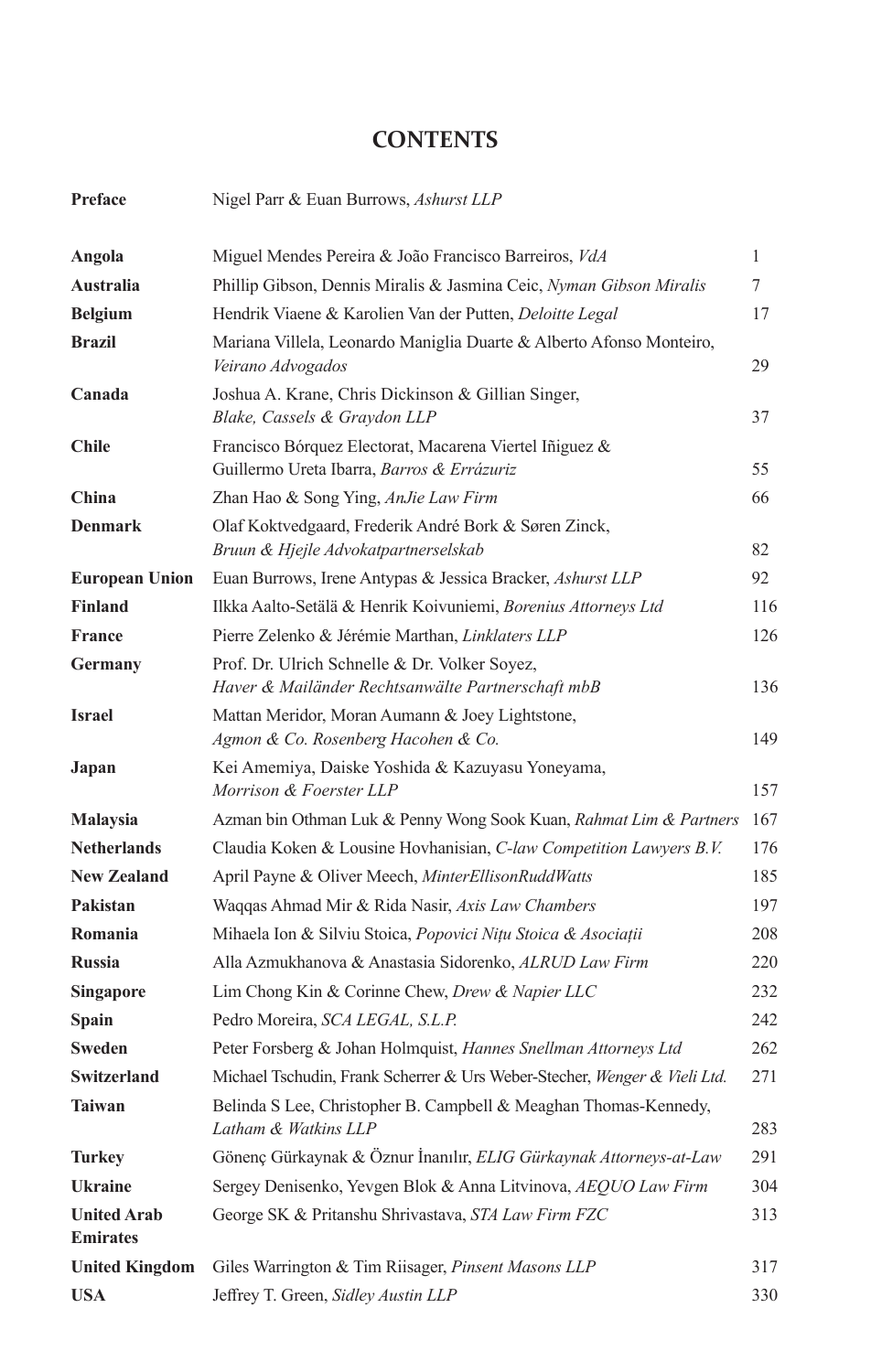# **Netherlands**

### Claudia Koken & Lousine Hovhanisian C-law Competition Lawyers B.V.

#### **Overview of the law and enforcement regime relating to cartels**

The Dutch equivalents of the European competition rules are laid down in the Dutch Competition Act (hereinafter: 'Act'). The latter has entered into force on 1 January 1998 and is enforced by the Authority for Consumers and Markets (hereinafter: 'ACM'), the Dutch Competition Authority.

The Dutch cartel prohibition is set out in Article 6 of the Act and has an identical formulation as Article 101 TFEU. The only difference is that the last section of Article 101(1) TFEU, which consists of examples of prohibited agreements and practices, has not been implemented in Article 6 of the Act. Nevertheless, these examples still analogously apply.

On the basis of Article 6 of the Act, all agreements between undertakings, decisions by associations of undertakings and concerted practices which have as their object or effect the prevention, restriction or distortion of competition within the Dutch market, are prohibited. As this formulation shows, the criterion of the effect on interstate trade does not have to be fulfilled, since Article 6 of the Act is only focused on the effects on competition within the Dutch market. Article 6 moreover applies to all anti-competitive agreements, irrespective of their form and it applies to both horizontal and vertical agreements. Thus, there is no exhaustive list that counts for the applicability of Article 6 of the Act.

Exceptions to the cartel prohibition as set out in Article 6 of the Act can be found in Article 6(3) and Article 7 of the Act. Article 6(3) of the Act is the equivalent of Article 101(3) TFEU and Article 7 is the Dutch *de minimis* exception. Article 7 of the Act excludes certain anticompetitive agreements between undertakings with a small turnover and/or small combined market share. However, the anti-competitive agreements may not affect the interstate trade. Furthermore, Articles 11–16 of the Act set out more exceptions of certain agreements to the cartel prohibition.

#### **Overview of investigative powers in the Netherlands**

The ACM has various investigative powers that are geographically limited to the Netherlands. The rights of investigators are (mostly) laid down in Articles 5:17 to 5:20 of the General Administrative Law Act.<sup>1</sup> Firstly, the ACM has the power to investigate possible cartel conduct and probe an investigation. Officials of the ACM have, *inter alia*, the right to enter premises, to request and inspect information (including taking interviews), to demand access to documents and to take along data that is relevant for the investigation. Moreover, the ACM can raid private homes. Additionally, an undertaking and every related person is obliged to cooperate with the ACM and if they refuse to do so, the ACM can impose high fines on the undertaking. However, documents that fall under the legal professional privilege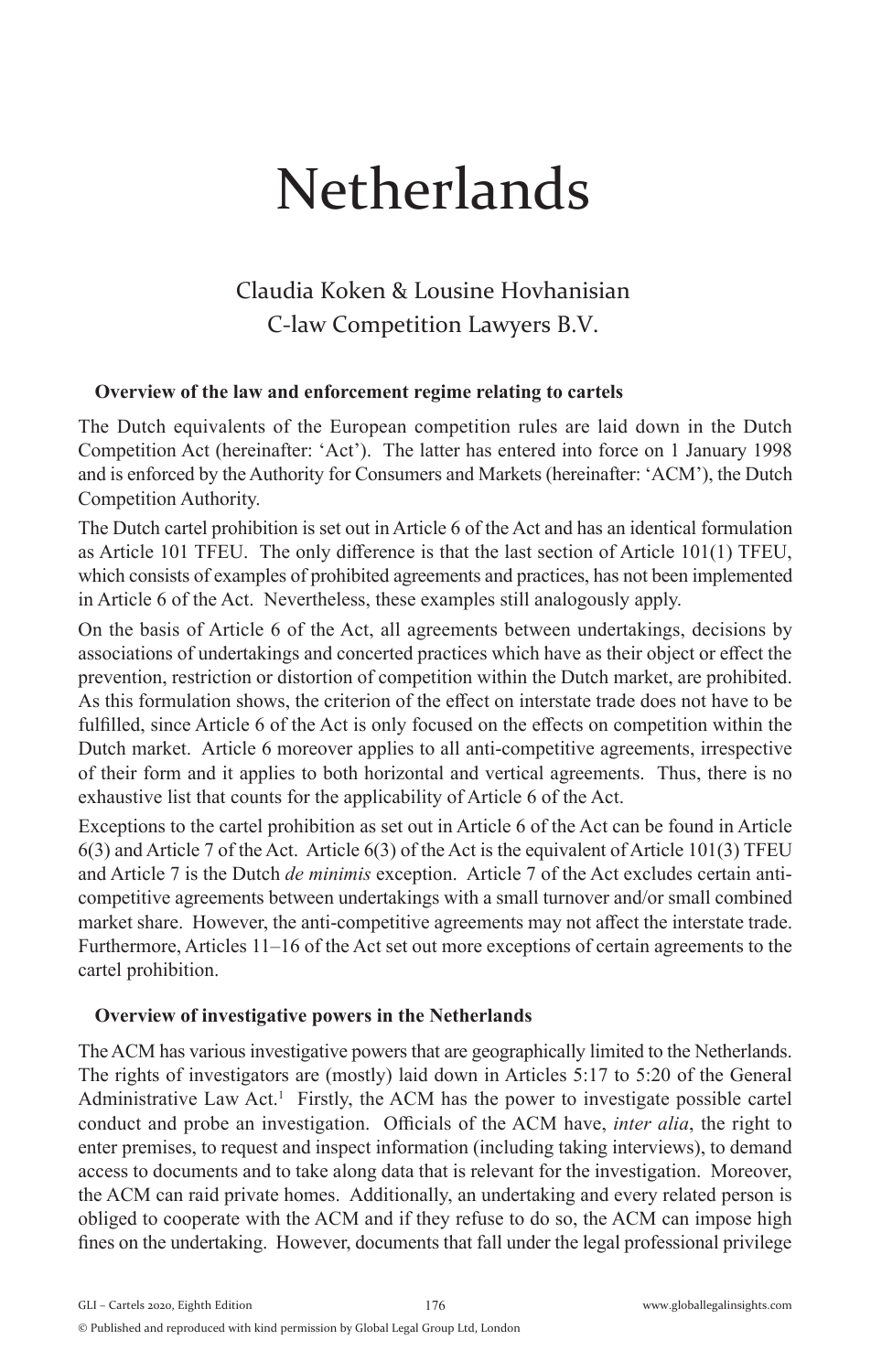cannot be copied or accessed, since the attorney-client privilege must be respected in any case. In that sense, an important difference between the investigative powers of the ACM and the European Commission is that the Commission can, unlike the ACM, demand access to documents between the investigated undertaking and its in-house lawyer.

#### **Overview of cartel enforcement activity during the last 12 months**

The ACM has not been very active with regard to cartel enforcement in the last 12 months. On 3 May 2019, the ACM announced that it had launched an investigation into irregularities in tender processes in the civil-engineering sector in the municipality of Amsterdam. The municipality of Amsterdam may have namely been harmed due to the prohibited price agreements by contractors in land, road and hydraulic engineering projects. The ACM had received tip-offs suggesting that, in a number of government tenders, prohibited agreements were made between various contractors about the level of prices and about who would receive the contract. If these claims are true, this distortion of competition may have led to higher prices, lower quality or less innovation, according to the ACM. The tender processes were held for projects worth between 100,000 and 2 million euros.<sup>2</sup>

On 18 November 2019, the ACM announced its second investigation into a possible cartel. The ACM stated in a news release that it had raided several large traders in the agricultural sector. By means of tips, the ACM was informed of the fact that these companies may have coordinated their purchase prices. According to the ACM, alignment of purchase prices is disadvantageous for farmers, because it gives them a lower price for their products.<sup>3</sup>

So far, the ACM has not provided any recent updates on the above-mentioned investigations into possible cartel conduct.

#### **Key issues in relation to enforcement policy**

At the end of 2018, the ACM conducted a survey on various companies in the Netherlands in order to obtain a better understanding of the compliance willingness of these companies with the cartel prohibition. One of the findings of this survey was that many companies have a lack of knowledge of the competition rules. The ACM has therefore launched an awareness campaign called: 'Stop cartels. Prevent a fine'. With this campaign, the ACM aims to increase awareness, particularly among small- and medium-sized businesses about what types of agreements and practices are considered to be infringements.<sup>4</sup>

On 26 February 2019, the ACM published the 'Guidelines on cooperation between competitors'5 (replacing the 2008 'Guidelines on cooperation between undertakings') and the 'Guidelines on agreements between suppliers and buyers'6 (replacing the document 'The monitoring of ACM on vertical agreements 2015'). The 'Guidelines on cooperation between competitors' set out specific forms of cooperation. In addition to the publication of the abovementioned guidelines, the ACM has also announced that it will pay stricter attention to, among other things, price-fixing agreements between competitors when purchasing products (purchasing cartel) and (price) agreements between suppliers and buyers.7

Another recent development in the enforcement policy of the ACM is its 'Guidelines on price arrangements between self-employed workers'. The ACM explains in these Guidelines situations where self-employed workers can and cannot discuss certain topics in the context of competition law. Self-employed workers can be considered as undertakings, since they determine their products, prices, and service themselves. For that reason, the competition rules also apply to them. These guidelines are therefore a helpful development.<sup>8</sup>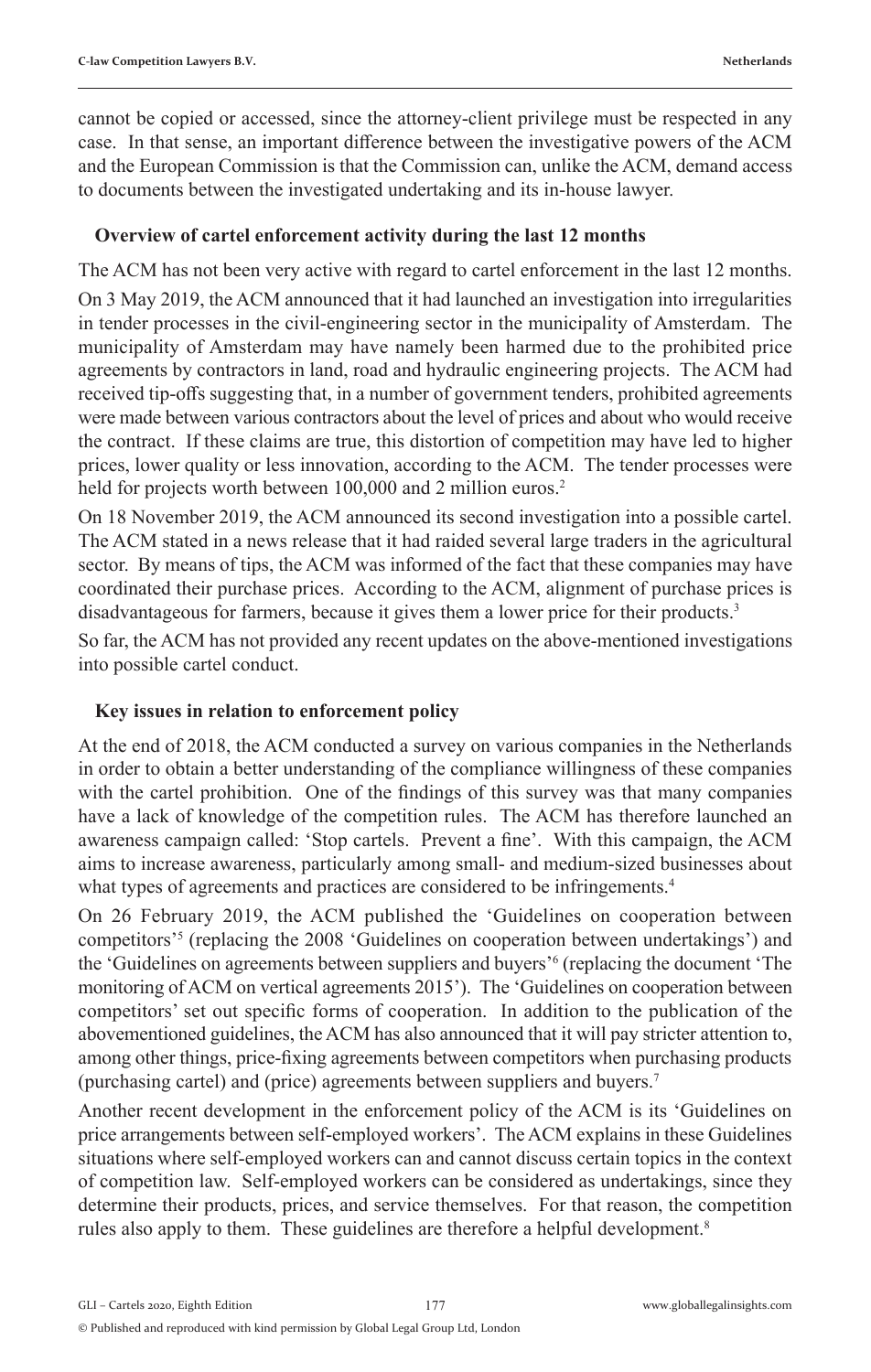#### **Key issues in relation to investigation and decision-making procedures**

With regard to key issues in relation to investigation and decision-making procedures, two particular fining decisions of the ACM are relevant to mention, since they have made it to the Dutch headlines.

On 23 April 2019, two Rotterdam taxi companies RMC and Bios-group were fined on appeal for price-fixing.<sup>9</sup> In 2013, The ACM initially imposed fines of respectively more than 7.5 million and 600,000 euros on the two taxi companies for cartel conduct. RMC and Bios, however, denied the formation of the cartel and appealed. In 2016, the fining decision of the ACM was annulled in administrative appeal by the Rotterdam Court.10 However, the ACM successfully lodged an appeal against this decision with the Trade and Industry Appeals Tribunal (hereinafter: 'CBb'). The CBb namely ruled on 23 April 2019 that the ACM had rightly established an infringement of the cartel prohibition in both cases. Nonetheless, the fines in both cases have been reduced by 10,000 euros due to the exceeding of the reasonable term. The fines for RMC amounted to 3,716,000 euros and 4,008,000 euros. The fine for the BIOS group amounted to 618,000 euros. In both cases, the role and function of market definition was central for the ACM. The CBb has determined that although market definition is a requirement, it is also an instrument. According to the CBb, the ACM has sufficiently demonstrated that the taxi companies did not have such a small market share and therefore did not fall under the *de minimis* clause.

Another recent fining decision of the ACM concerns the fine regarding a cartel of manufacturers of prefabricated concrete garages. On 1 June 2015, the ACM imposed a fine of 306,000 euros on one of the two manufacturers Juwel Betonbauteile GmbH, because it had concluded anti-competitive agreements with its competitor Rekers Betonwerk.<sup>11</sup> Juwel filed an objection against the fining decision. On 17 February 2016, the ACM rejected the objection.<sup>12</sup> Subsequently, Juwel submitted the matter for appeal to the Court of Rotterdam<sup>13</sup> and later to the CBb, but these proceedings did not succeed either. On 18 June 2019, The CBb confirmed the imposed fine of the ACM on Juwel Betonbauteile GmbH.14 According to the CBb, the ACM was allowed to use a severity factor of 3.5 in the calculation of the fine. Since Rekers had notified the ACM of this cartel and fully cooperated with the investigation, Rekers was not fined. On the other hand, a fine of 306,500 euros was imposed on Juwel .

#### **Leniency/amnesty regime**

When the ACM has determined that the cartel prohibition has been violated, it can impose fines on the basis of the Fining Policy Rule of the Minister of Economic Affairs.<sup>15</sup> In this context, the undertakings concerned can also apply for leniency on the basis of the Leniency Policy Rule,<sup>16</sup> which can lead to immunity or a reduction of the fines.

The ACM will grant the applicant for leniency full immunity, which means a reduction of 100% on the imposed fine, if it fulfils the following criteria:

- 1. the company is the first to apply for leniency;
- 2. the application concerns a cartel in respect of which the ACM has not yet started an investigation;
- 3. the company provides information to the ACM which enables the ACM to carry out a targeted inspection;
- 4. the company did not force other companies to take part in the cartel; and
- 5. the company complies with the obligation to cooperate.

In case the ACM has already started an investigation but did not yet send a report (statement of objections) to any of the parties involved in the cartel, it can still grant full immunity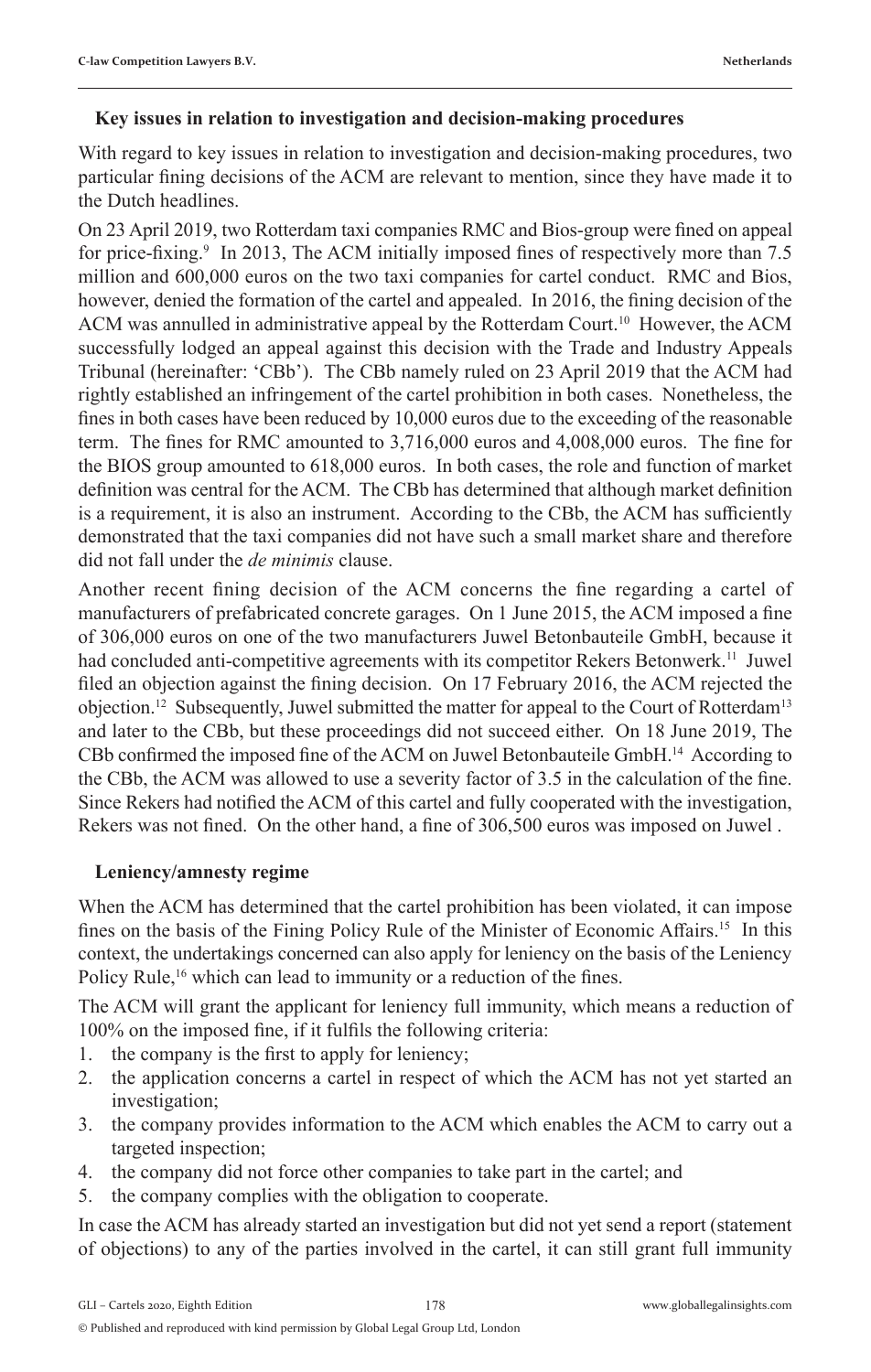if parts 1, 4 and 5 of the criteria mentioned above are met. Furthermore, the request must provide the ACM with documents dating from the period of the conduct which the ACM did not already have but is useful for the establishment of existence of the cartel.

Subsequent companies applying for leniency can receive a penalty reduction of up to 50%. In order to qualify for a penalty reduction, the request must be made before the ACM has sent a report to any company involved in the cartel. Furthermore, the information in the request must contain ''additional value'' and the company must comply with the obligation to cooperate. The second applicant for leniency can receive a fine reduction of at least 30% and at most 50%. The third applicant can get a reduction of 20–30%, and the fourth applicant can get 20% at most. The ACM will determine the percentage of the fine mainly on the additional value of the provided information.

#### **Administrative settlement of cases**

The possibility to settle in cartel cases is not established by law. However, the ACM has the possibility to simplify the fining procedure for cartel cases.<sup>17</sup> This simplified procedure is similar to the settlement procedure which the European Commission can apply when deciding on cartel cases under Article 101 TFEU. The ACM will issue an abbreviated fining decision. In return, the undertaking(s) concerned will receive a 10% settlement reduction on the fine. The ACM has used this simplified procedure with respect to cartel cases several times in the past years.<sup>18</sup>

Not all cases involving fines are suitable for simplified resolution. In this respect, the ACM has discretion. The simplified procedure is only applied in cases where the concerned parties are prepared to acknowledge its participation in the cartel. Additionally, the ACM will only consider the simplified procedure if the concerning party has terminated the violation. Moreover, only when the ACM will expect sufficiency gains will it consider simplifying the fining procedure. When the ACM considers cases suitable for a simplified procedure, it will contact the parties involved in order to assess whether they are interested. However, a cartelist can also express its interest for a simplified procedure to the ACM on its own initiative.

#### **Third party complaints**

The ACM can decide to start a cartel investigation upon receiving specific tips or complaints by third parties. Third parties can report cartels via the website of the ACM and also (anonymously) by phone. The ACM, however, has discretionary power whether or not to 'act' on complaints or tips.

#### **Civil penalties and sanctions**

In case of identifying a cartel, the ACM can either impose 1) an administrative fine, or 2) an order subject to a penalty for non-compliance. The ACM cannot impose civil penalties and sanctions on undertakings and related persons. This power is only vested to judges in civil court proceedings.

Anti-competitive agreements are void by virtue of Article 6(2) of the Act. Dutch civil law is applicable to legally void agreements. The judge will have to determine the consequences of the nullity of the anti-competitive agreements. This may include compensation for loss or injury to claimants, who have suffered damages due to the anti-competitive conduct. Affected parties can claim compensation only before the civil court.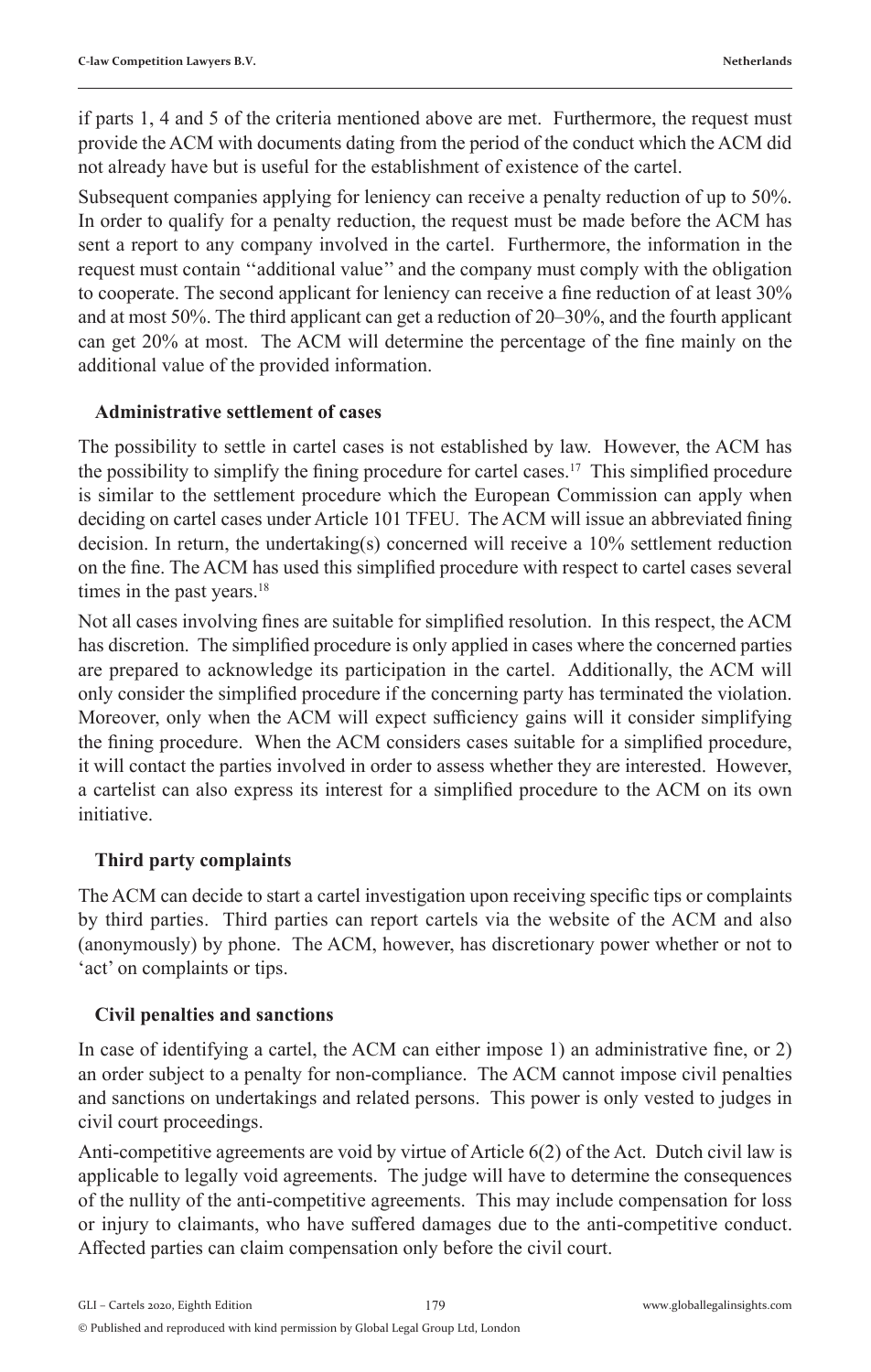#### *Administrative fine*

When calculating the administrative fine, the ACM first determines the so-called 'basic fine'. The amount of the basic fine depends on the turnover related to the violation. Furthermore, the ACM takes into account 1) the severity of the violation, 2) the circumstances under which the offence was committed, 3) the duration of the violation, and 4) the (financial) circumstances of the participant of the cartel. Subsequently, the basic fine can be adjusted upwards or downwards in case of aggravating or mitigating circumstances.

The imposed fine on cartelists is bound by a statutory maximum. The administrative fine cannot be higher than 900,000 euros, or 10% of the annual turnover of the company involved in a cartel, whichever is the highest. The fine can be multiplied by the amount of years the violation took place, with a maximum of four years. Therefore, in practice, a participant of a cartel can be sanctioned with a fine that amounts to 40% of its annual turnover. Additionally, the fine can be increased by 100% if the participant of a cartel has been sanctioned for a similar violation in the preceding five years.

#### *Order subject to a penalty*

Similar to Article 7 of Regulation 1/2003, the ACM can impose structural and behavioural remedies on the participants of a cartel, which are proportionate to the infringement committed and necessary to bring the infringement effectively to an end. Structural remedies can only be imposed either where there is no equally effective behavioural remedy, or where any equally effective behavioural remedy would be more burdensome than the structural remedy for the undertaking concerned.

#### **Right of appeal against civil liability and penalties**

Cartelists have the right to appeal against civil liability and penalties before Dutch courts. Passing-on defences are, for instance, popular defences among infringers of the cartel prohibition. It is possible to rely on the passing-on defence if the cartelist can show that its direct purchaser has passed the overcharge on to subsequently their customers. If this defence succeeds, the cartelist will not have to pay the damage twice. However, as the dispute between TenneT and ABB has shown, it is difficult to successfully invoke this defence in proceedings, since the Gelderland District Court had ruled that the passing-on defence had failed.<sup>19</sup> A more recent example of the invocating of the passing-on defence is the dispute between DGL against Kone and Otis surrounding the lifts cartel. The Court of Rotterdam ruled that it could not give a decision on the passing-on defence at issue, given the nature and scope of the cartel and the relevant market and the nature of the defence. In these circumstances, the court ruled that it was up to Kone and Otis to support the passing-on defence by proving and substantiating the facts of the case.<sup>20</sup>

With the introduction of Article 161a Rv (Dutch Code of Civil Procedure) in the Dutch legal system after the implementation of Directive 2014/104/EC, an irrevocable decision of the ACM adopting an infringement provides irrefutable evidence of the established infringement in proceedings seeking damages for the violation of the cartel prohibition. This presumption of evidence is beneficial for parties who seek to obtain compensation, since demonstrating their losses due to the cartel is not without difficulties. Moreover, Article 6:193l of the Dutch Civil Code sets out that cartels are presumed to cause damage. It is up to the cartelist to oppose this presumption. To conclude, cartelists do have the right to appeal their civil liability and penalties, although considering the above-mentioned, it has to be noted that it is burdensome to successfully appeal these decisions.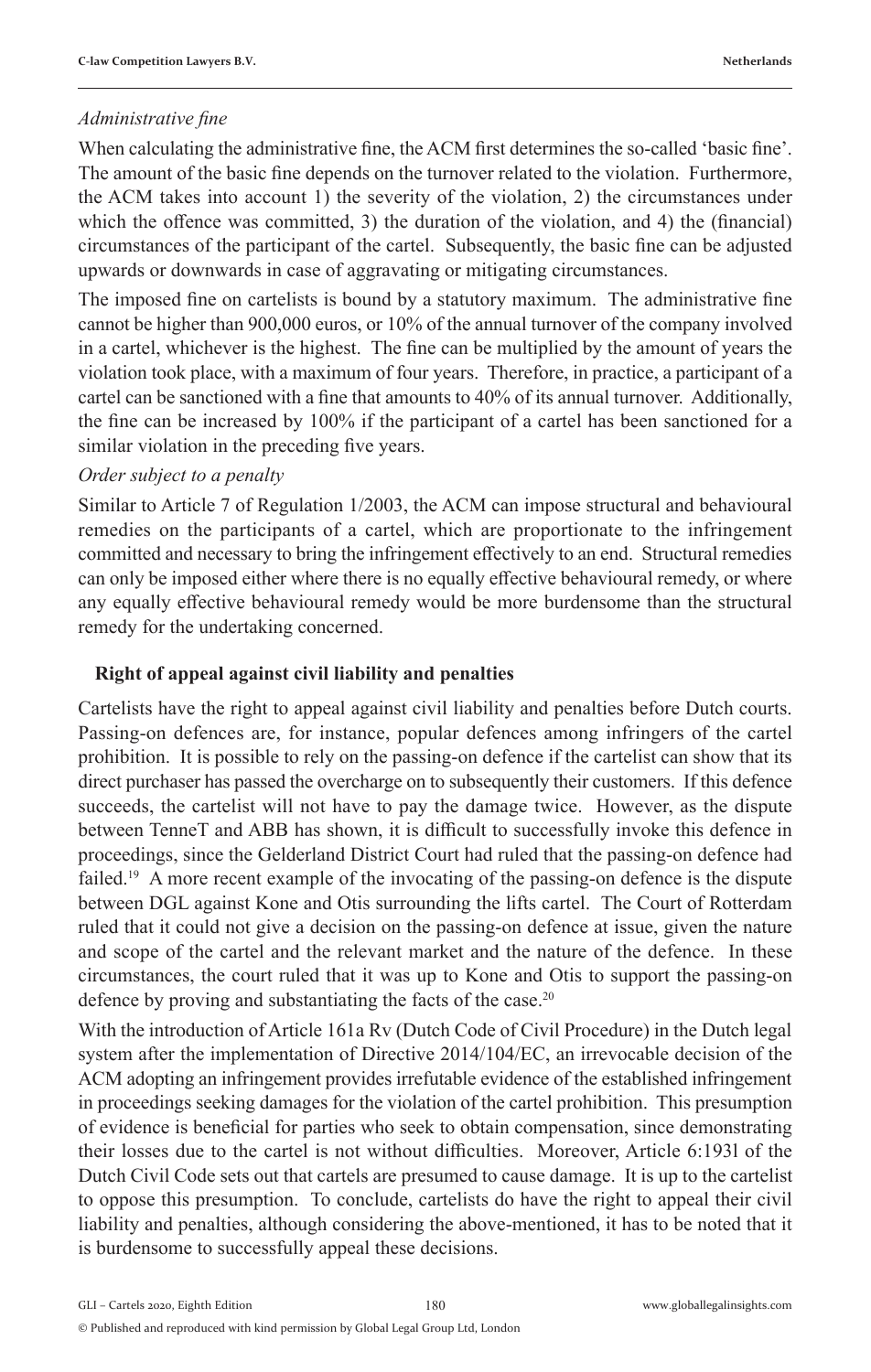#### **Criminal sanctions**

The Dutch Competition Act does not establish criminal sanctions for breaches of competition law. Participation in a cartel can result in administrative sanctions for both the companies involved and their employees which have played a role in the cartel as *de facto* leader of the anti-competitive activities or gave instructions. The ACM can fine employees at a higher and lower working level in a company. Persons at a higher level of the company are concerned with 'knowledge of' and 'failure to act', whilst managers at a lower level are directly involved with the infringement.

An example of a case where the ACM fined an undertaking and its two directors, is its fining decision concerning the web shop T.O.M. B.V. Although this example is not necessarily connected to sanctions in the context of cartels, it still shows the power of the ACM to impose high fines on undertakings and its related employees. The imposed fine on T.O.M. B.V. and its two directors initially amounted to 500,000 euros for unfair commercial practices. However, this fine was reduced by the Rotterdam Court in 2017 and eventually determined by the Trade and Industry Appeals Tribunal in 2019 to a fine of 150,000 euros to T.O.M. B.V. and to a fine of 50,000 euros to each of the directors.<sup>21</sup>

#### **Cooperation with other anti-trust agencies**

In the current globalised economy in which businesses behaviour transcends geographical borders, the ACM cooperates with other European National Competition Authorities (hereinafter: 'NCAs'). In the context of cooperation, the ACM informs other NCAs of new cartels of abuses in specific sectors as well as assists them and exchanges information for investigations. A recent example of cooperation is the joint memorandum of the Belgian, Dutch and Luxembourg competition authorities on challenges faced by competition authorities in the digital world.<sup>22</sup> The memorandum addresses some current challenges of NCAs facing fast-moving digital market.

Considering the crucial role of NCAs for the well-functioning of the European internal market, the European Commission has enacted Directive (EU) 2019/1 (ECN+ Directive) in view of empowering the NCAs to ensure a consistent application of European competition rules. For NCAs to become more effective enforcers, the ECN+ Directive harmonises and extends their powers and equips competition authorities with the necessary tools for enforcement.

#### **Cross-border issues**

It has to be noted that Article 101 TFEU can still apply in parallel with Article 6 of the Act, when the trade between Member States is affected by anti-competitive agreements in the Netherlands.

Current cross-border issues mainly relate to Big Tech and their omnipresence on the whole European market. Having no geographical borders to halter the operation of their businesses, Big Techs can enter any market. One sector potentially at risk in the Netherlands is the payments market in the aftermath of the revised Payment Services Directive ('PSD2') being applicable since February 2019. Well aware of both the pro-competitive and anticompetitive consequences that the entry of Big Techs on the Dutch payments market might carry, the Dutch Minister of Finance has requested the ACM to launch a market study into the activities of major tech firms. Bearing in mind the strong position of companies such as Apple, Google, Amazon and Facebook, the study will focus on eventual plans of Big Techs to enter the Dutch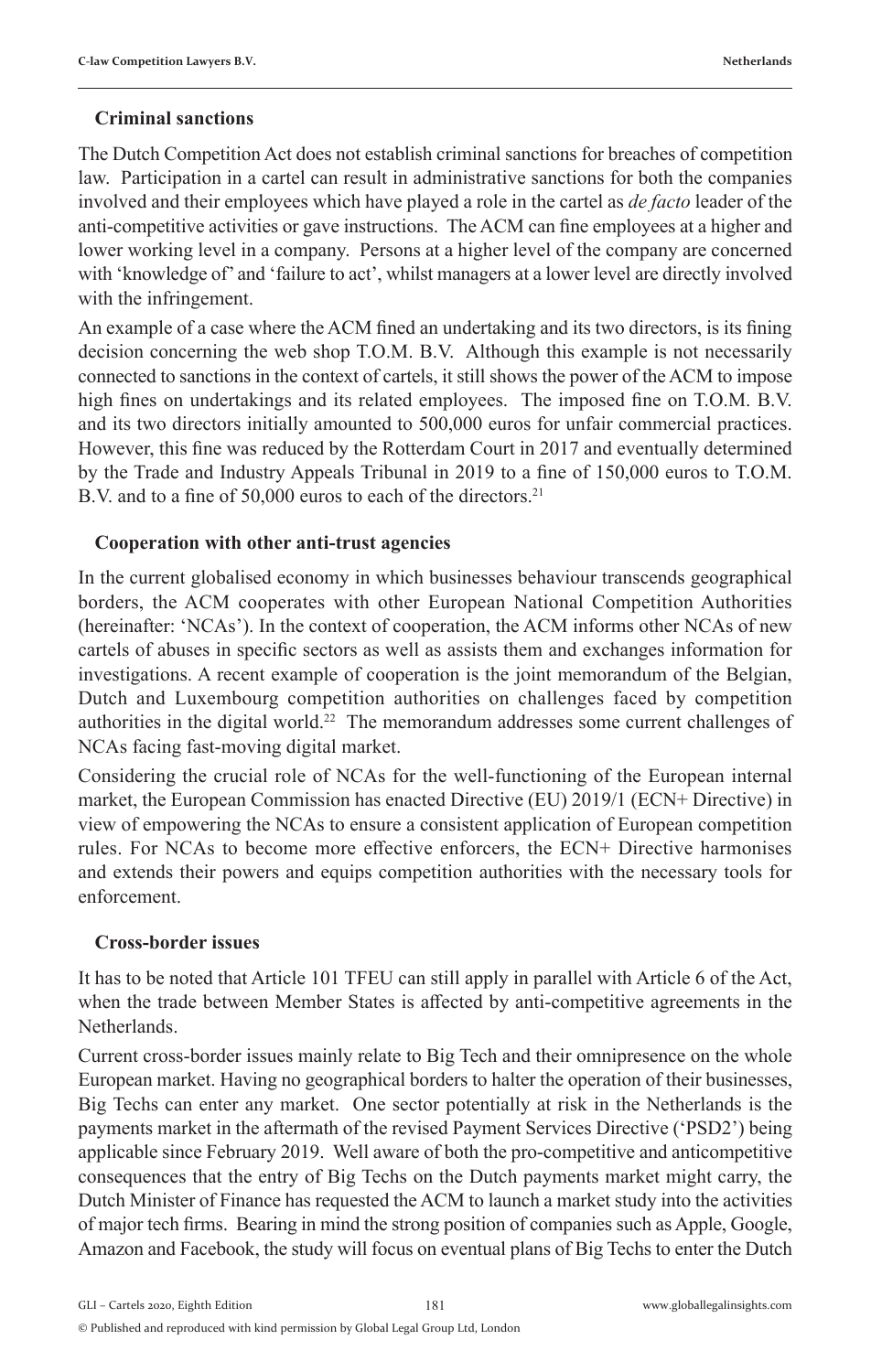payments market and what impact those plans would have on businesses and consumers in the Netherlands. Further, the ACM will consider what new payment options will be made available. Any barriers of entry for small businesses as a result of the establishment of Big Techs on the market will be assessed as well. Finally, the ACM will examine the Chinese Big Techs such as Tencent and Alibaba in the same context.<sup>23</sup>

#### **Developments in private enforcement of antitrust laws**

For private enforcement of competition law in the Netherlands, individuals may rely on the Dutch Civil Code, the Dutch Competition Act and the Dutch Code of Civil Procedure both amended by the Act implementing Directive 2014/104/EU (also known as the 'Damages Directive').

Civil procedures in relation to cartel cases are being used more frequently. These procedures provide for an action of damages either based on Article 6:162 of the Dutch Civil Code for "unlawful acts" of undertakings or based on Article 6:212 of the Dutch Civil Code on "unjust enrichment". Moreover, private parties can initiate civil procedures for interim relief as set out by Article 3:296 of the Dutch Civil Code.

As of today, the burden of proof rests on the claimant as long as it is reasonable and fair. However, the president of the ACM suggests that the Authority's decisions should be made binding on Dutch courts during civil proceedings as evidence of an infringement of competition law, thereby relieving the burden of proof on claimants.

Several follow-on damages claims have been brought to the Dutch courts in recent years, hence demonstrating that the Dutch framework for private competition law enforcement and associated damage claims are favourable. On 1 April 2019, the new bill on collective redress actions ('WAMCA') has been published in the Netherlands. This bill makes it even easier to collectively settle mass claims through the Dutch courts. The WAMCA will enter into force on 1 January 2020 and shall apply to collective redress actions that are brought on or before 1 January 2020 for situations that have taken place on or after 15 November 2016.

#### **Reform proposals**

Dutch internet platforms such as Booking.com, Bol.com or Thuisbezorgd.nl have been growing rapidly over the last years. The presence of these internet platforms resulted in big developments in the digital economy by continually changing and innovating several sectors. Even though such progress might create competitive markets and thereby offer more choices to consumers, it also increases the possibility for big internet platforms to enhance their market position and consequently to abuse it. In this regard, the ACM calls upon a more adequate and rapid enforcement system and tools than is currently available in view of the fast-changing digital economy. The ACM suggests an evaluation of current *ex ante* and *ex post* regulation, and to assess whether a system of self-regulation could be a solution too. Moreover, the ACM is concerned with the rising use of algorithms and the risk that those could act as automated cartels through collusion of prices. The use of such algorithms raises the question of who shall be deemed responsible in case of breaches of competition law, and how we can ensure those algorithms will guarantee a stable market in the future. The ACM requests a timely policy and determines to what extent a toolkit should be adapted or expanded to respond to the risks of pricing algorithms.<sup>24</sup>

On another subject, to try to get big companies to cooperate as well as preventing them to abuse their power, Martijn Snoep – President of the ACM – suggests another approach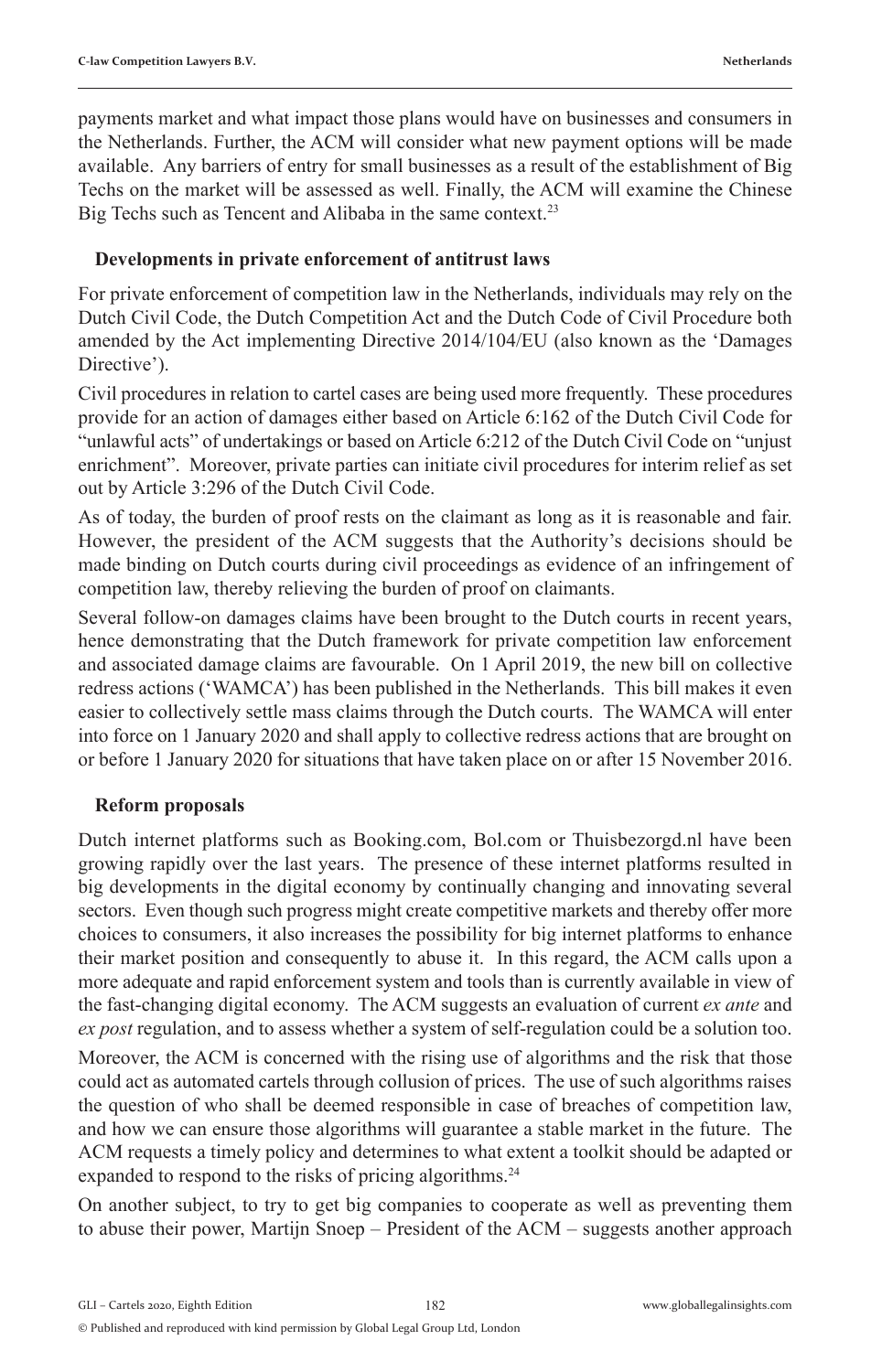than the imposition of fines to halter anticompetitive behaviour. A more collaborative and dynamic approach based on preventing or promptly ceasing anticompetitive behaviour could convince companies to work on a more collaborative basis with NCAs and the European Commission. A preventive approach similar to the system of merger reviews would be more adequate than levying gigantic fines on companies.

\* \* \*

#### **Endnotes**

- 1. An English translation of the Dutch General Administrative Law can be found on the website of the ACM, www.acm.nl.
- 2. ACM, 'ACM investigates tender processes for civil engineering in Amsterdam', Press release 3 May 2019, www.acm.nl.
- 3. ACM, 'ACM has launched an investigation into a buying cartel in the agricultural sector', Press release 18 November 2019, www.acm.nl.
- 4. ACM, '*Onderzoek naar de naleving van het kartelverbod bij bedrijven in Nederland*', Press release 1 October 2019 (in Dutch only). The survey about the observance of the cartel prohibition among business in the Netherlands can be found on the website of the ACM, www.acm.nl.
- 5. The 'Guidelines on agreements between suppliers and buyers' is only available in Dutch and can be found on the website of the ACM, www.acm.nl.
- 6. ACM Guidelines 2019, arrangements between suppliers and buyers. The guidelines can be found on the website of the ACM, www.acml.nl.
- 7. See the press release on the website of ACM, www.acm.nl.
- 8. ACM Guidelines 2019, price arrangements between employed workers, www.acm.nl.
- 9. CBb 23 April 2019, ECLI:NL:CBB:2019:151.
- 10. Rb Rotterdam 13 October 2016, ECLI:NL:RBROT:2016:7663.
- 11. Decision ACM 1 June 2015, Case number 14.0409.31.
- 12. Decision ACM 17 February 2016, Case number: 14.0409.31.1.01.
- 13. Rb Rotterdam 16 March 2017, ECLI:NL:RBROT:2017:1907.
- 14. CBb 18 June 2019, ECLI:NL:2019:237.
- 15. Policy rule of the Minister of Economic Affairs of 4 July 2014, No. WJZ/14112617, on the imposition of administrative fines by the Netherlands Authority for Consumers and Markets (2014 ACM Fining Policy Rule).
- 16. Policy Rule of the Minister of Economic Affairs of 4 July 2014, No. WJZ/14112586, on the reduction of fines in connection with cartels (Leniency Policy Rule).
- 17. ACM's Guidelines for simplified resolution of cases involving a fine, www.acm.nl.
- 18. See ACM's fining decision in the case of 25 June 2015 in case 14.0705.27, ACM's fining decision of 22 December 2015 in case 15.0327.31, ACM's fining decision of 26 May 2016 in case 15.1118.52, and ACM's fining decision of 30 June 2017 in case 7615.
- 19. Rb Gelderland 29 March 2017, ECLI:NL:RBGEL:2017:1724.
- 20. Rb Rotterdam 29 May 2019, ECLI:NL:RBROT:2019:4441, para. 4.50.
- 21. CBb 5 February 2019, ECLI:NL:CBB:2019:47.
- 22. Joint memorandum of the Belgian, Dutch and Luxembourg competition authorities on challenges faced by competition authorities in a digital word, www.acm.nl.
- 23. ACM, 'Market study into major tech firms on Dutch payments market', press release 22 October 2019, www.acm.nl.
- 24. ACM, Insights 2018, www.acm.nl.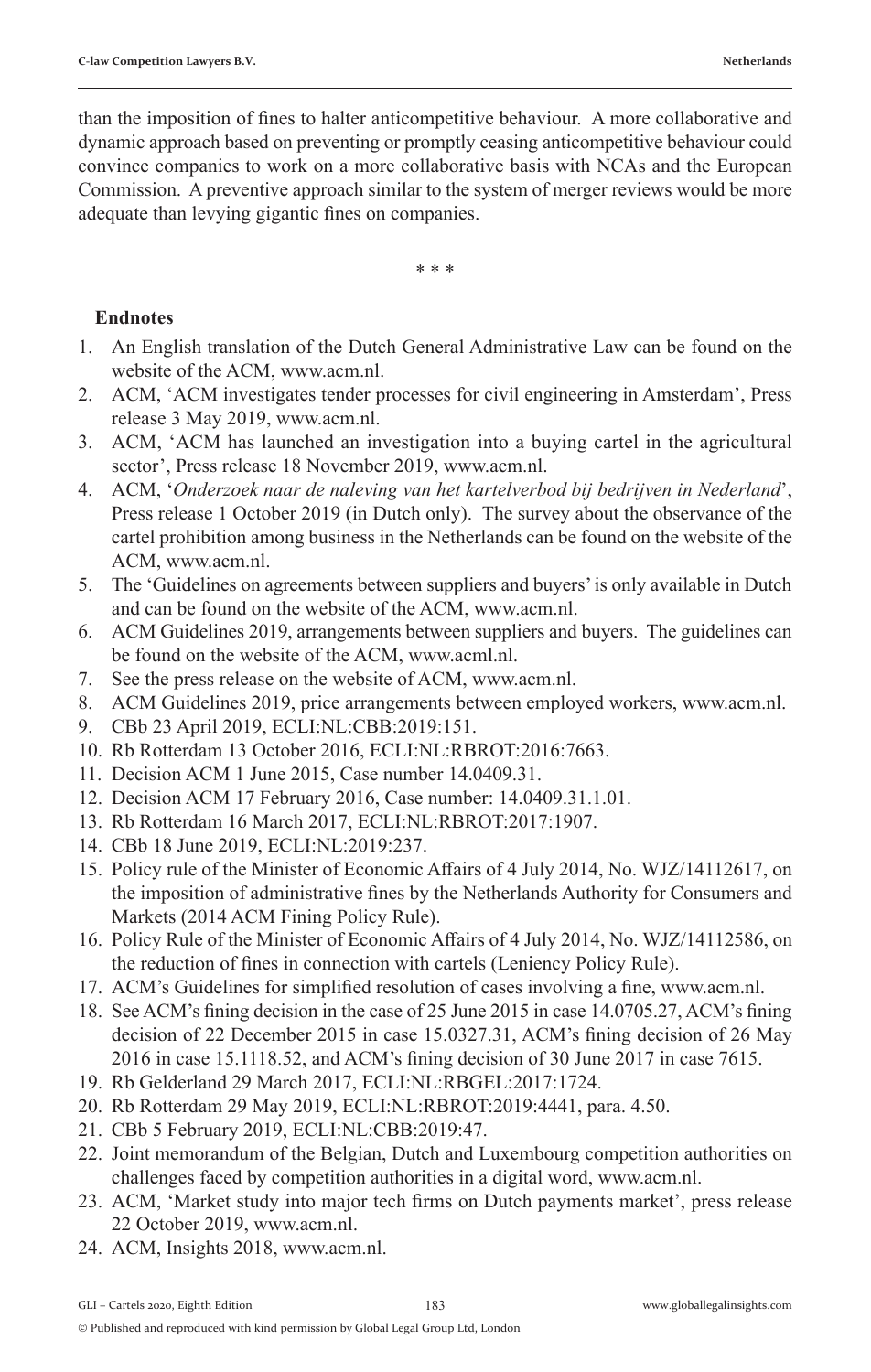

#### **Claudia Koken**

#### **Tel: +31 073 202 00044 / Email: claudia.koken@c-law.nl**

Claudia Koken is the founder of C-law and she has around 20 years of experience in the field of competition law. Claudia was admitted to the Bar in 2000. Before setting up C-law, she worked as a supervisory official at the Authority for Consumers and Markets (ACM) and as an attorney-at-law and Partner in international law firms in Amsterdam, Brussels and Eindhoven. In addition to her work as a lawyer, Claudia is a guest lecturer of competition law at Tilburg University and a visiting lecturer for the combined BSc Data Science at Tilburg University/Eindhoven University of Technology. She is Co-Founder and Board Member of W@CompetitionNL, part of Women AT. Claudia features in *Chambers Europe* 2019 as 'Leader in the Field' in competition law & EU law, the Netherlands.



#### **Lousine Hovhanisian**

#### **Tel: +31 073 202 0044 / Email: lousine.hovhanisian@c-law.nl**

Lousine Hovhanisian is a paralegal at C-law. She achieved her LL.B. at the University of Utrecht in July 2018 and her LL.M. in Corporate Law in July 2019. Her master's thesis 'Common ownership in the European Union: An inquiry into the effects on competition law and the implications for competition policy' was graded an 8.5. Currently, she is enrolled in her second LL.M. programme European Competition Law and Regulation at the University of Amsterdam.

#### C-law Competition Lawyers B.V.

Willemsplein 2–4 's-Hertogenbosch 5211 / Gustav Mahlerplein 2 1082 Amsterdam, Netherlands Tel: +31 073 202 0044 / URL: www.c-law.nl